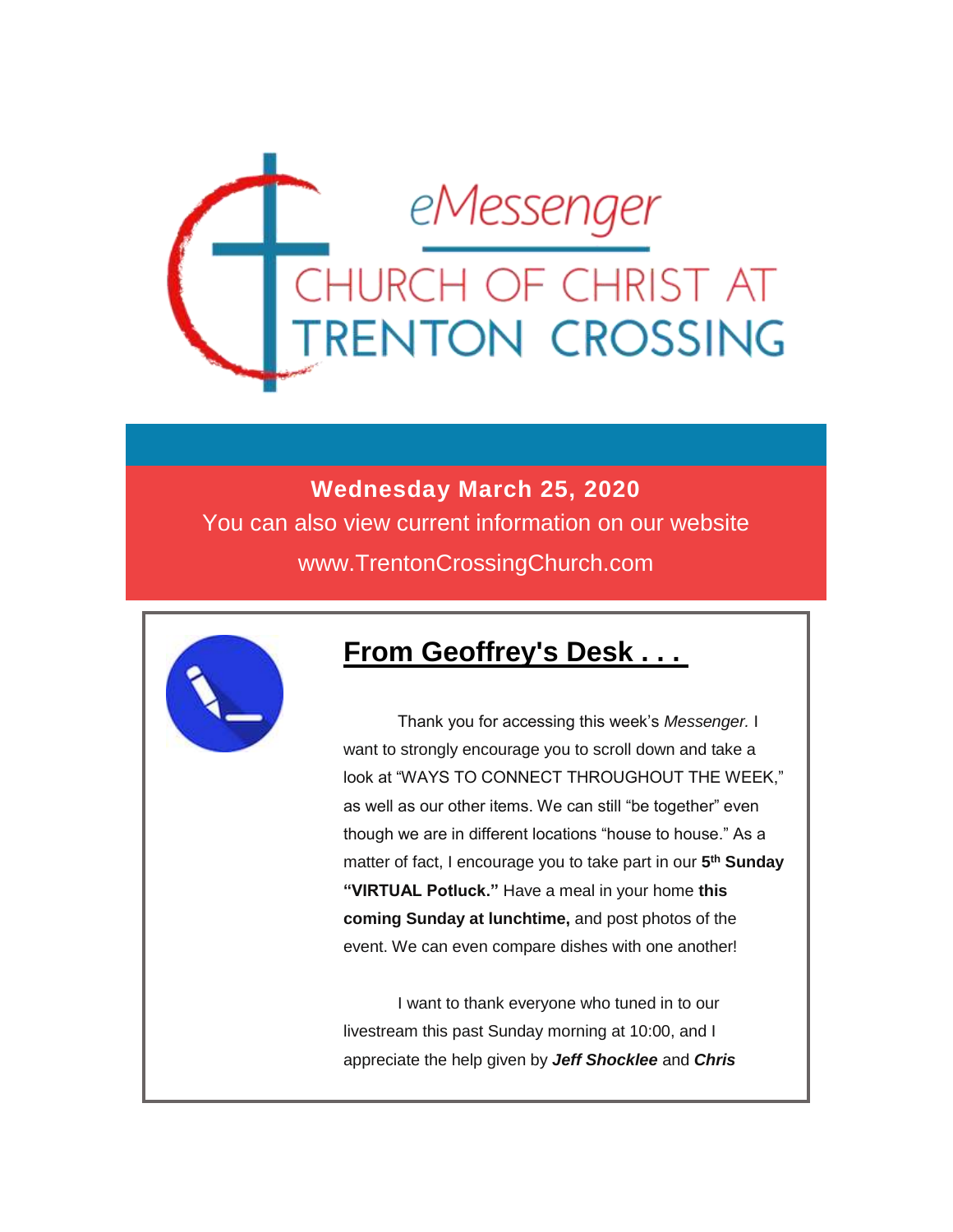*Middleton.* I also thank *Andy and Denise Cameron* for taking care of the technical aspects (with input from *Robert Kent).* Thank you for your input, as well. We will be doing it again **this Sunday at 10:00** (and for as long as needed), and I remind you that you do not need to be a member on Facebook in order to access our public Facebook page. Just go to [www.facebook.com](http://www.facebook.com/) and enter a search for our page (Church of Christ at Trenton Crossing). In addition, as I already mentioned, there are a number of other ways to connect throughout the week, and they are laid out in one of the boxes below. As a matter of fact, two of them are **tonight, March 25, at 6:30**. At that time, I will be live streaming a devotional message on our Facebook page. At the same time, *Chris* will be conducting a midweek Bible class over Zoom with our youth group. I hope you can join us.

 Finally, let's all remain in prayer for the situation we are dealing with in this community and all across the world, as well. I am looking for to the time we will be together again, and hopefully, it will not be long. In the meantime, stay safe—and let's do our best to stay "connected."

*-gs-*



### **TC 5th Sunday "VIRTUAL Potluck"**

Plan to eat lunch at home with your family this Sunday. Take some pictures or videos to share on our Facebook page or the platform of your choice as we "eat together" even though we are apart!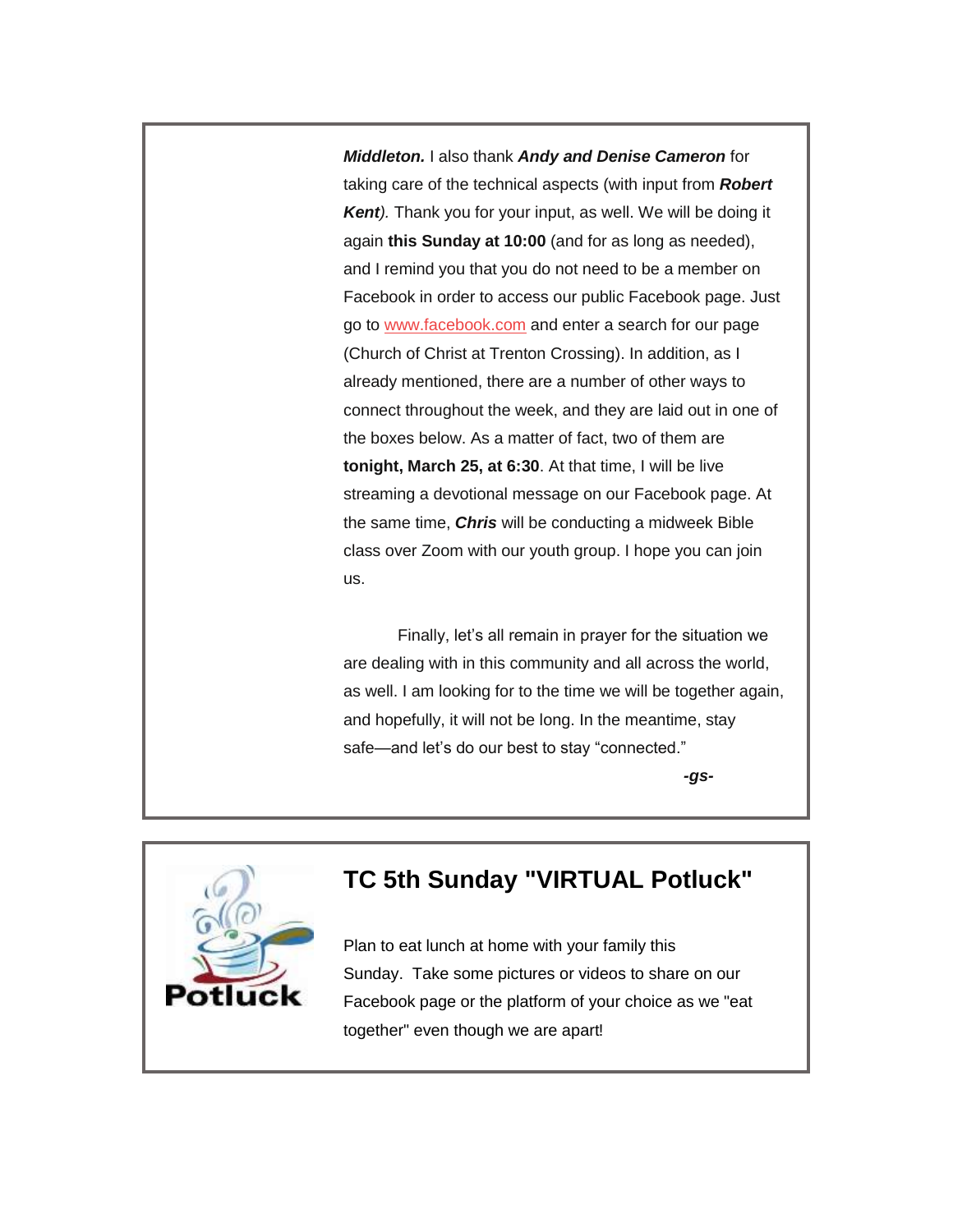

### **WAYS TO CONNECT THROUGHOUT THE WEEK**

 As you know, these are unusual times, and we are not having any public gatherings until further notice. In the meantime, there are various ways that you can connect with us throughout the week, and a few of them are posted below.

PLEASE NOTE: You DO NOT need to be registered on Facebook in order to access our Facebook page. Simply go to [www.facebook.com](http://www.facebook.com/) and go to our page (Church of Christ at Trenton Crossing)

**Tuesday at 10am** - Children's Bible Storytime with Jill and Allee Facebook Live on our Facebook page (Church of Christ at Trenton Crossing)

**Wednesday at 6:30pm** - Youth Bible Study using Zoom Chris Middleton will send out invites to the youth.

**Wednesday at 6:30pm -** Wednesday devotional with Geoffrey Sikes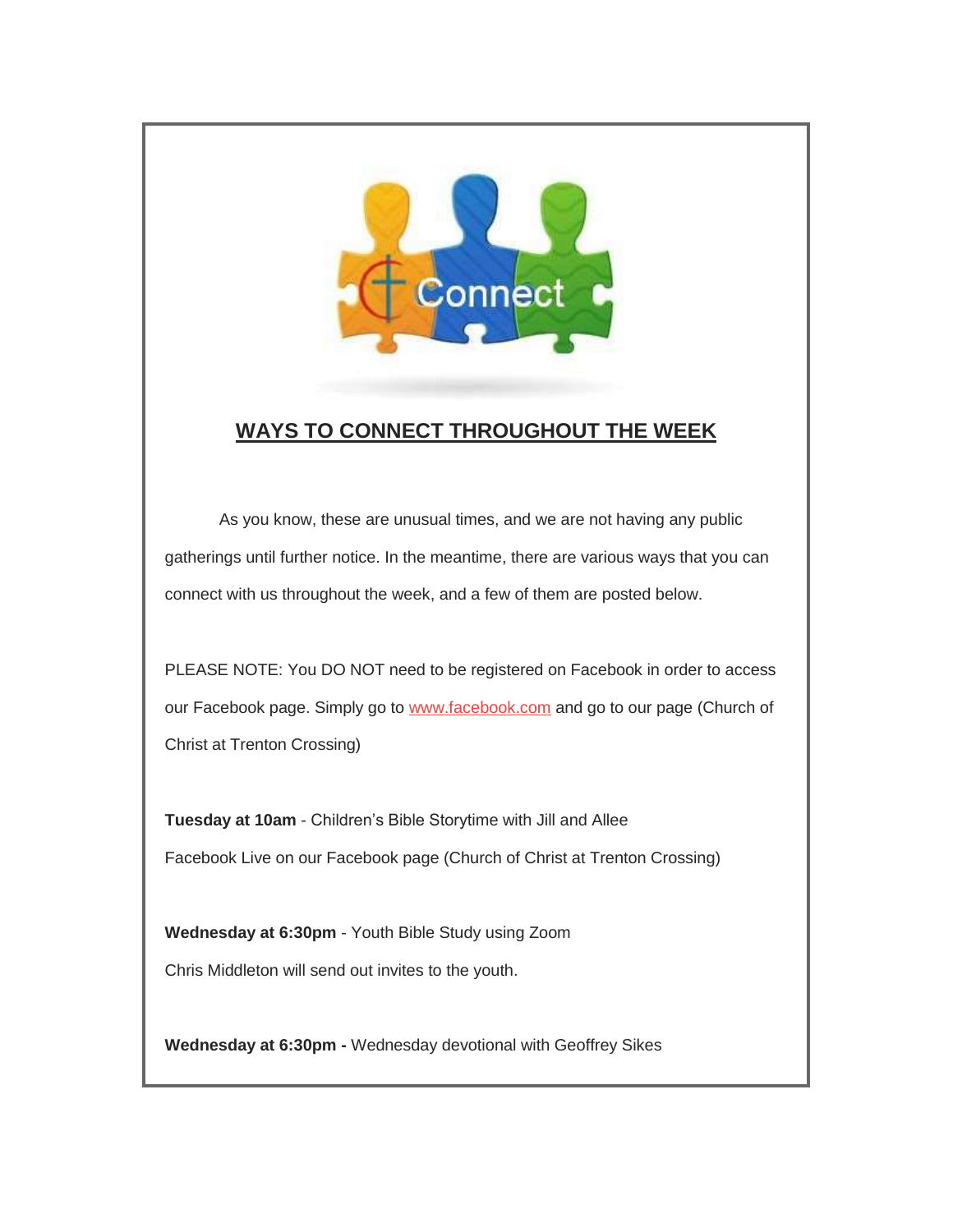Facebook Live on our Facebook page (Church of Christ at Trenton Crossing)

**Thursday at 2pm -** Children's Bible Storytime with Jill and Allee Facebook Live on our Facebook page (Church of Christ at Trenton Crossing)

**Thursday at 6pm -** Study time with Jeff Shocklee using Zoom.

The link is: [https://us04web.zoom.us/j/435041263…](https://us04web.zoom.us/j/435041263?pwd=VmxLSTRFam4yR05aYysrS0dUdG1DUT09&fbclid=IwAR1Sae16cnm2eKFEsXjBsAA_9yYOvvaygd0cngxvema1a_Umgic9wrccbrg)

Meeting ID: 435 041 263

Password: 042129

**Sunday at 10am** – Live stream worship

Our Facebook Page (Church of Christ at Trenton Crossing)

Our Website (www. trentoncrossingchurch.com)

YouTube (Church of Christ at Trenton Crossing)

Sunday at 11:30am (March 29) - 5<sup>th</sup> Sunday "VIRTUAL Potluck"

Plan to eat lunch at home with your family this Sunday. Take some pictures or

videos to share on our Facebook page or the platform of your choice as we

"eat together" even though we are apart!

Remember to call and check on people this week!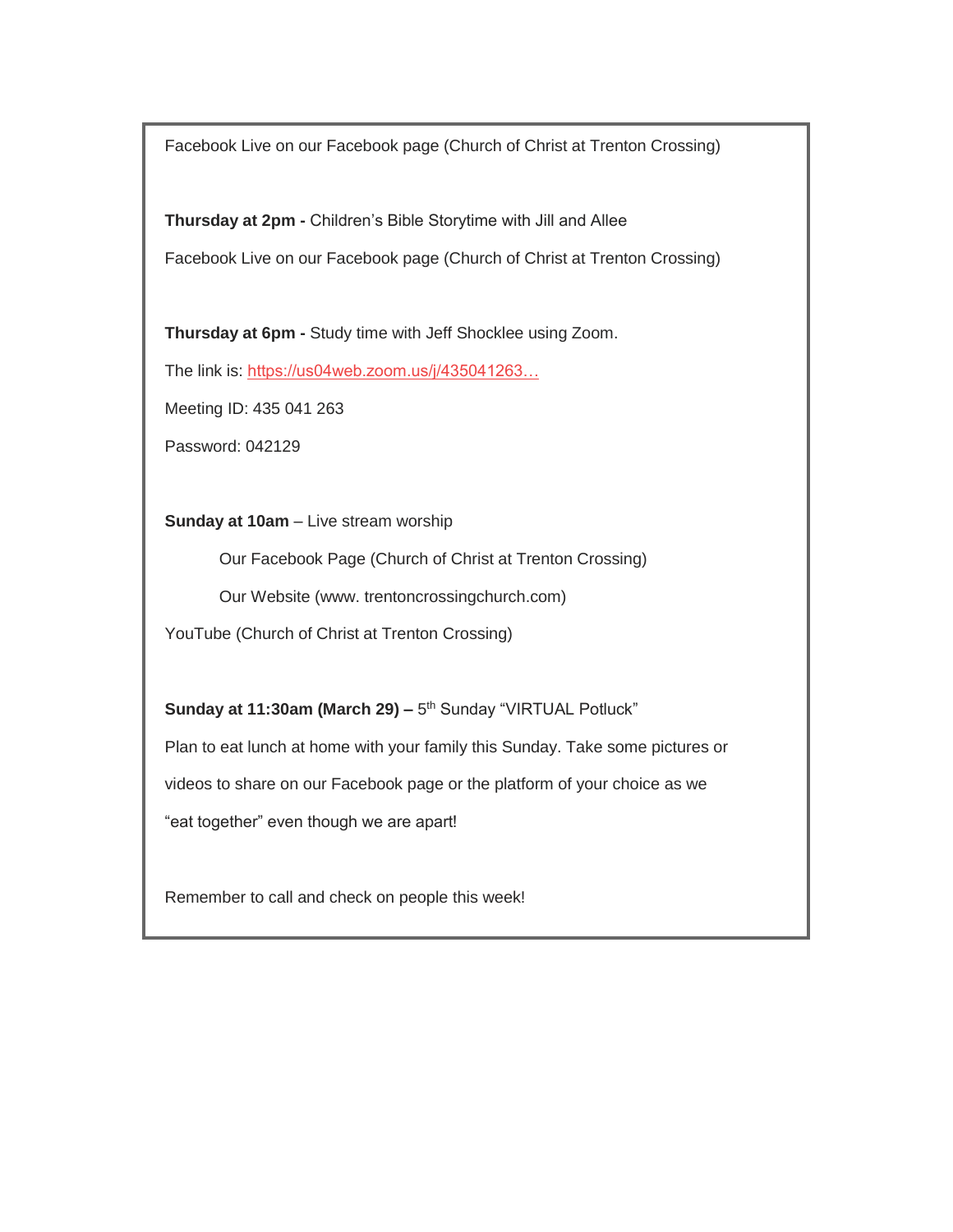### **STAY HOME AND "JOIN US" THIS SUNDAY**

By now, you should have gotten the word that we will **NOT BE MEETING** at our building until further notice. However, **This Sunday,** and for as many Sundays as necessary until we can once again assemble together, **we will be streaming a time of worship** (songs, prayer, communion, lesson) **live at 10:00 a.m.** There are 3 ways you can join us:

- 1. As always, you can tune in through our Facebook page ("Church of Christ at Trenton Crossing"). You DO NOT need to be a member of Facebook in order to access our page. Simply go to facebook.com and type in "Church of Christ at Trenton Crossing
- 2. In addition, we will also be streaming live over YouTube (also at "Church of Christ at Trenton Crossing")
- 3. If you prefer, you can access the YouTube stream via our website [\(www.trentoncrossingchurch.com\)](http://www.trentoncrossingchurch.com/). Just scroll down on the opening page

 Additionally, I remind you that financial obligations continue during this time, and I remind you of **several ways you can give** at this time:

1. One is through an **ACH** (Automatic Bank Draft). I thank those of you who already have this method in place. If you would like to set this up, you may stop by the office during the week.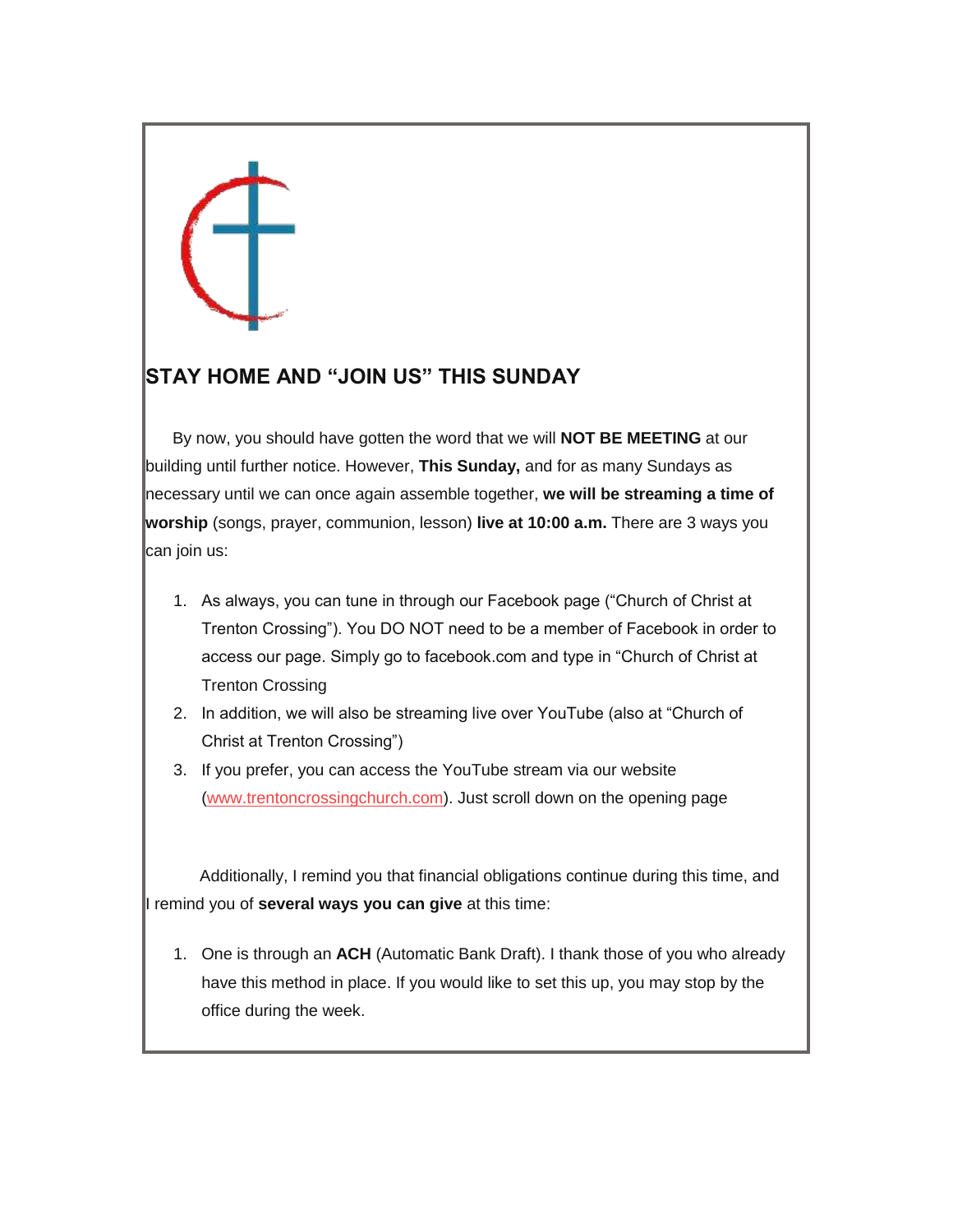- 2. You can also give via our **Webpage** [\(www.trentoncrossingchurch.com\)](http://www.trentoncrossingchurch.com/). Just scroll down to the bottom of the home page. Another method of giving is by using our **APP** ("Trenton Crossing Church"). Scroll down to the bottom of the opening page.
- 3. In addition, you can always bring a check by the office or mail it to: Church of Christ at Trenton Crossing, 2650 Trenton Road, Clarksville, TN 37040.
- 4. If none of these methods work for you at the time, let me encourage you to lay something aside each week so that you can give it once we are together again (see 1 Corinthians 16:2).

Although we will not be present in the same room, I am praying that as many of us as possible will be "together" this coming Sunday morning. In addition, we are working on other ways to stay connected during this time, and we will be letting you know about those. Continue to keep this situation in your prayers, and I will look forward to "being with you" you this

Sunday. *Geoffrey*

# **Upcoming Events (Tentative)**

- **Sunday, April 12 -** TC Easter Egg Hunt
- **Friday, April 17-Sunday, April 19 -** Middle School/High School Spring Retreat at Lylewood Christian Camp
- **Friday, April 17 -** Gateway Celebration in Song, Hilldale Church of Christ, 7pm-Midnight.
- **Friday, April 24-Sunday, April 26 -** Elementary Spring Reteat at Lylewood Christian Camp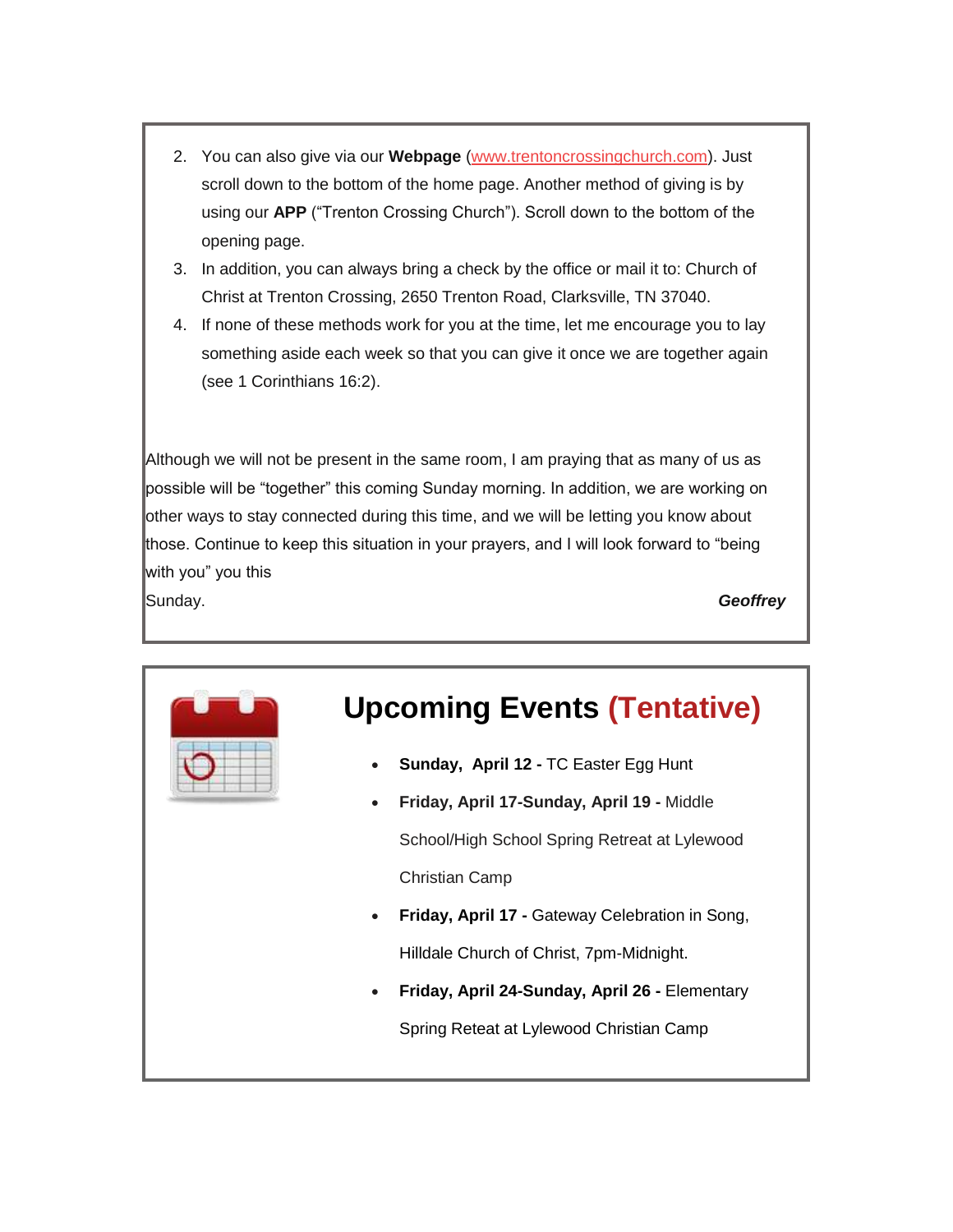**May 2 -** TC Ladies Night. More info later.

**More information about Upcoming Events**

**can be found in the box below.**



### **Church News**

- **TC VBS -** Mark your calendars and plan to be here for TC VBS! It will be Sunday, June 7, through Wednesday, June 10.
- **Flower Vases -** If you have any bud vases you can donate to the Wednesday Morning Ladies Bible Class, they would be much appreciated. This month, they took flowers to our Homebound members. They are planning similar projects, and they need more vases. You can leave them on the table by the Sign-Up Board in the Worship Center. See Julia Boyd for more info.
- **Honduras Mission Trip -** The Honduras Mission Trip has been cancelled for the time being. There are many plans and costs associated with the trip. With the current world situation, the group in charge of the Mission Trip has decided to cancel. If things improve soon, the trip could be rescheduled.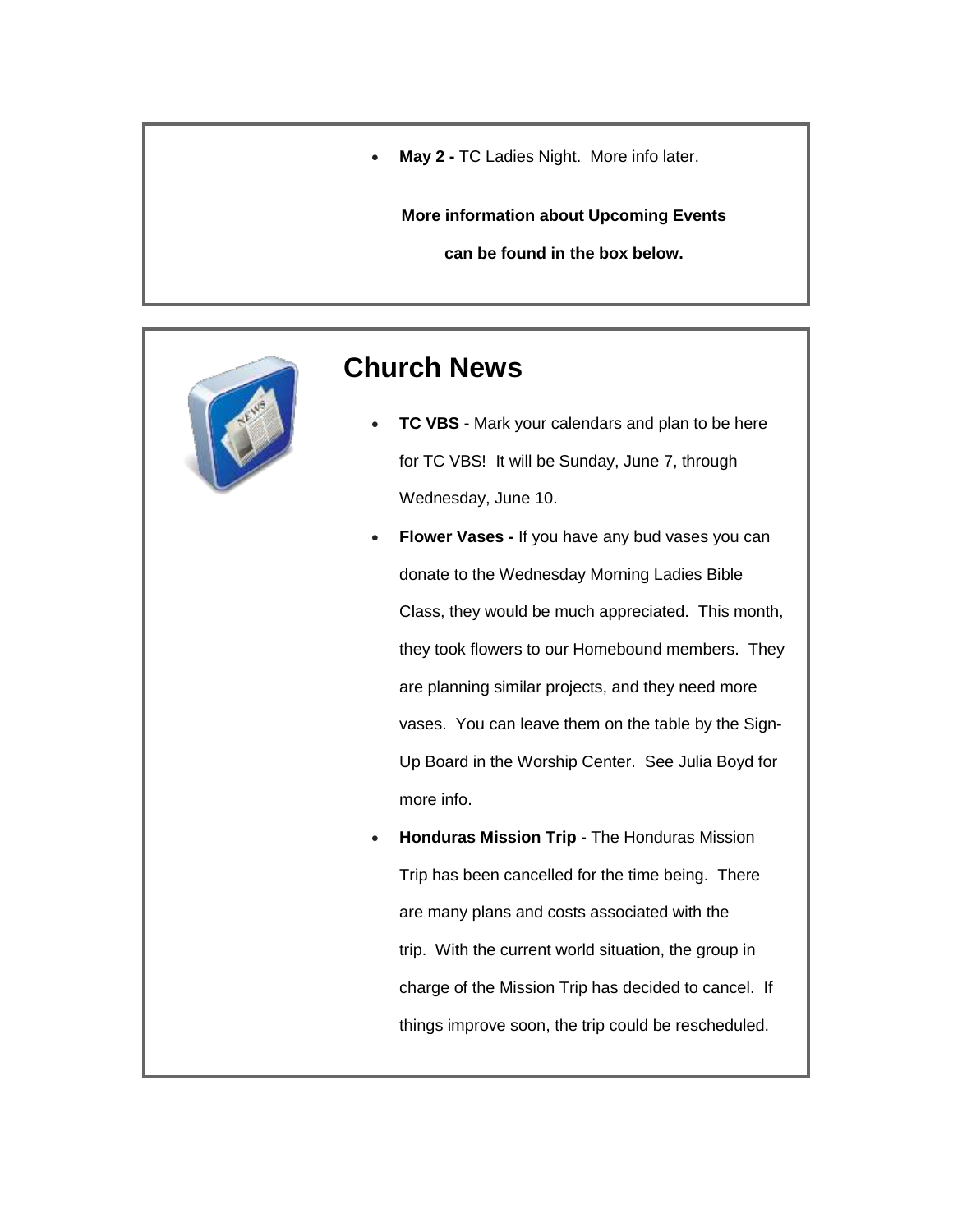- **TC Cancer Support -** The TC Cancer Support Group usually meets the 1st Thursday of each month at 7pm. However, they will not meet in April. This is for anyone who has or has had cancer as well as anyone who has a family member or friend with cancer. We want to encourage, educate, and support each other. See Karen Bradley for more info.
- **Parkinson's Awareness -** The Parkinson's Awareness Group meets here every 2nd Thursday at 3pm in the Fellowship Hall.
- **Dorcas Ministry -** The Dorcas Ministry meets every 2nd Thursday at 6pm in the Fellowship Hall.



#### **TC Assistance**

During this time of the Coronavirus, there are people who may not be able to leave their home for food, supplies, or medicines. If you, or someone you know, needs help in this area, please call the church office. We have members who are willing to help.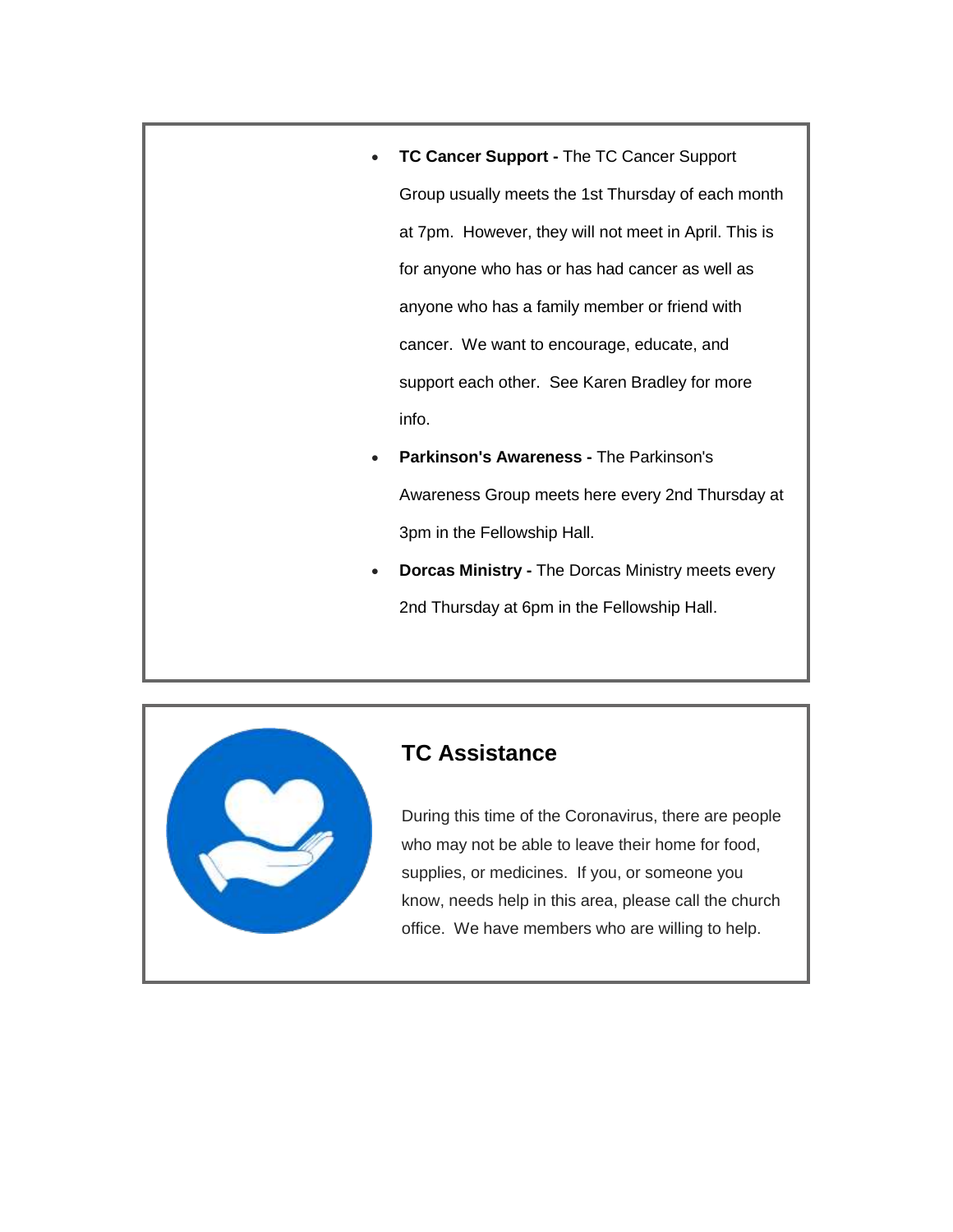

### **Computers**

If you know of a church member who is in need of a computer to watch our streamed worship services, please contact the office. We have a member who has two older computers they are willing to donate to someone who needs them.



# **TC Easter Egg Hunt**

**Sunday, April 12**

Our Annual Easter Egg Hunt is currently planned for Sunday, April 12. **We need plastic eggs filled with either candy or treats.** There is a collection tub at the Welcome Center to collect the eggs. Or, you can drop your filled eggs off at the church office during regular working hours.



# **Lylewood Christian Camp**

**Spring Retreats**

Middle School/High School April 17-19 Elementary School April 24-26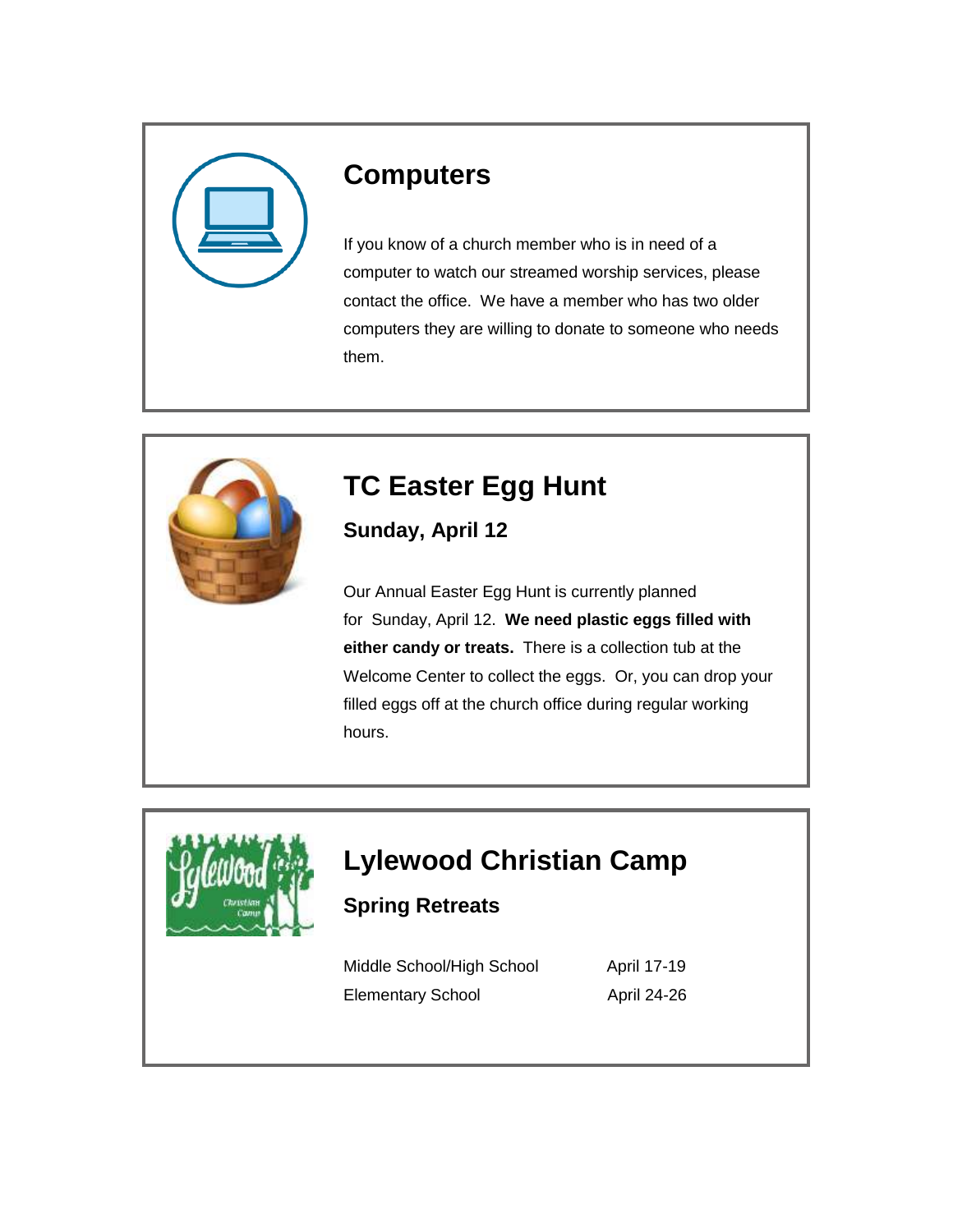Applications are available

at: <https://lylewood.org/applications/>

#### **COVID-19 CORONAVIRUS SCHEDULE UPDATE**

 As you know, the situation with the COVID-19 coronavirus outbreak is continually changing. We want you to know that we are closely monitoring the situation, and we will continue to inform you of any and all adjustments to our normal schedules.

 For the present, in light of the latest CDC recommendations, there will be **NO GATHERINGS at our building until further notice.** During this time, we will be sending out updates on a regular basis via our website, emails, phone tree messages, *The Messenger* on Wednesdays, and *The Weekender* on Fridays.

 In the meantime, please exercise caution. Please review the steps below to help protect yourself:

- Wash your hands often with soap and water for at least 20 seconds, especially after you have been in a public place or after blowing your nose, coughing, or sneezing.
- If soap and water are not readily available, use a hand sanitizer that contains at least 60% alcohol. Cover all surfaces of your hands and rub them together until they feel dry.
- Avoid touching your eyes, nose, and mouth with unwashed hands.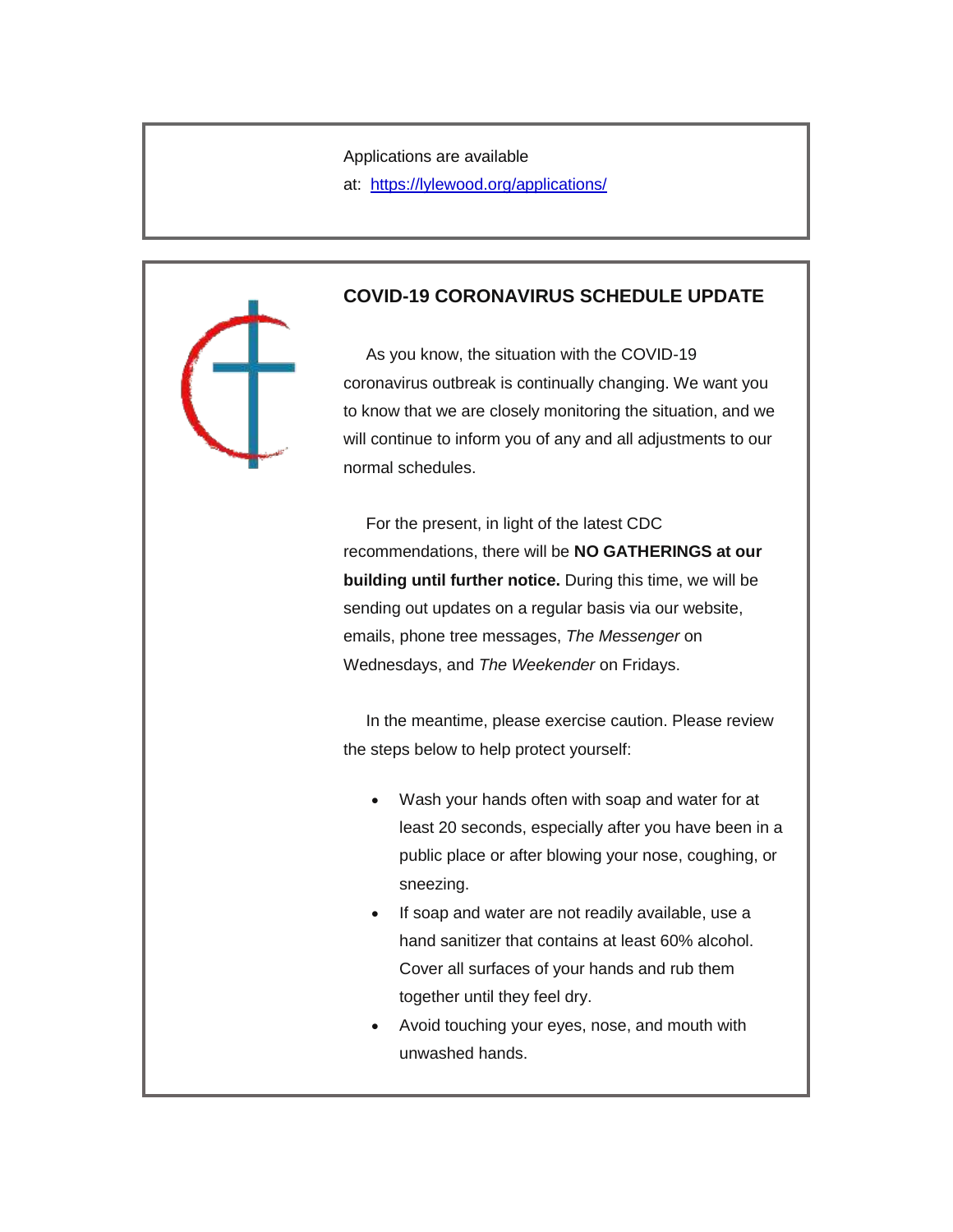- Drink water regularly
- Avoid close contact with people who are sick
- Stay home when you are sick
- Cough or sneeze into your elbow or cover your cough or sneeze with a tissue, and then throw the tissue into the trash. Wash your hands immediately
- Clean and disinfect frequently touched objects and surfaces
- Reported illnesses have ranged from mild symptoms to severe illness and death for confirmed COVID-19 coronavirus cases.

 The following symptoms may appear 2-14 days after exposure:

- Fever
- Dry Cough
- Shortness of breath

 If you develop emergency warning signs for COVID-19, get medical attention immediately. Emergency warning signs include:

- Difficulty breathing or shortness of breath
- Persistent pain or pressure in the chest
- New confusion or difficulty awakening
- Bluish lips or face

 This list is not all inclusive. Please consult your medical provider for any other symptoms that are severe or concerning.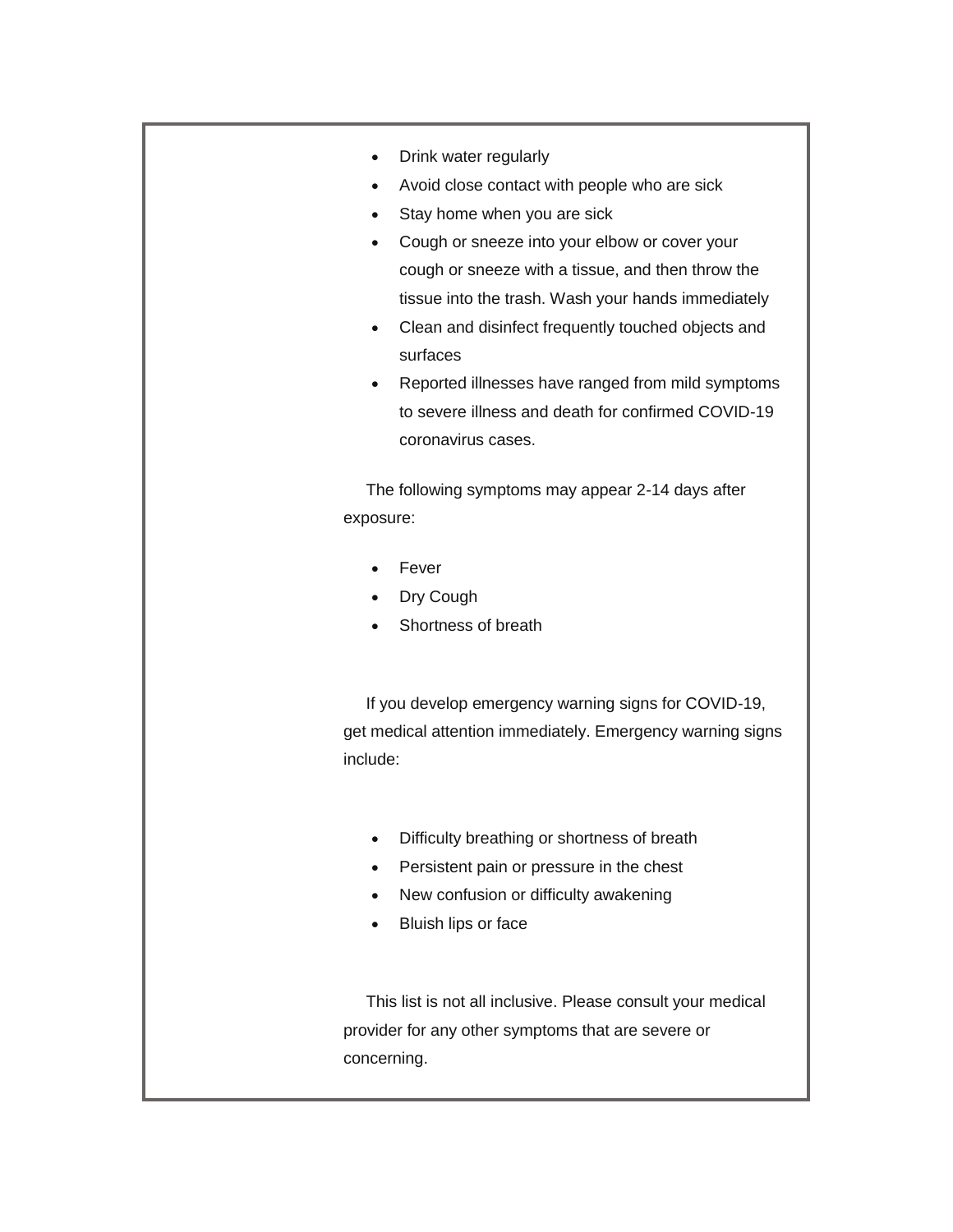

- **Treatments:** Allison Quinn finished her radiation treatments yesterday.
- **Deployed:** Jesse Banning, Paul Dalton, Brian Quinn, Andrew Warden
- **Continued Prayers:** Ray Berry, Joyce Carpenter, Susan Claud, Marta Dean, Marilyn Ezell, Lenetta Graves, Bob Lee, Bob Lewis, Scott Rawlins, Ann Suddeath, and Lillian Wright.
- **Home-Centered:** Linda Allen, Lucille Cherry, Jimmy & Betty Collier, Bessie Daniel, Frances Johnson, Virgie Mallory, Dorothy Oliver, and Edith Smith
	- **Family & Friends**: Angel Darre and John Darre (Carol Shelton and George Shelton's neice and nephew); Pam Hinton (sister of Debbie Waynick); Terry & Betty McCormick (brother-in-law and sister of Debbie Waynick -- Terry has stage 4 cancer); Mindy Mimms (sister-in-law of Ben Mimms); Don Orth (father of Jenny Muiznieks); Linda Richard Self (friend of Karen Maglaughlin); and Lucian Wyatt (brother of Thomas Waynick), diagnosed with lung cancer.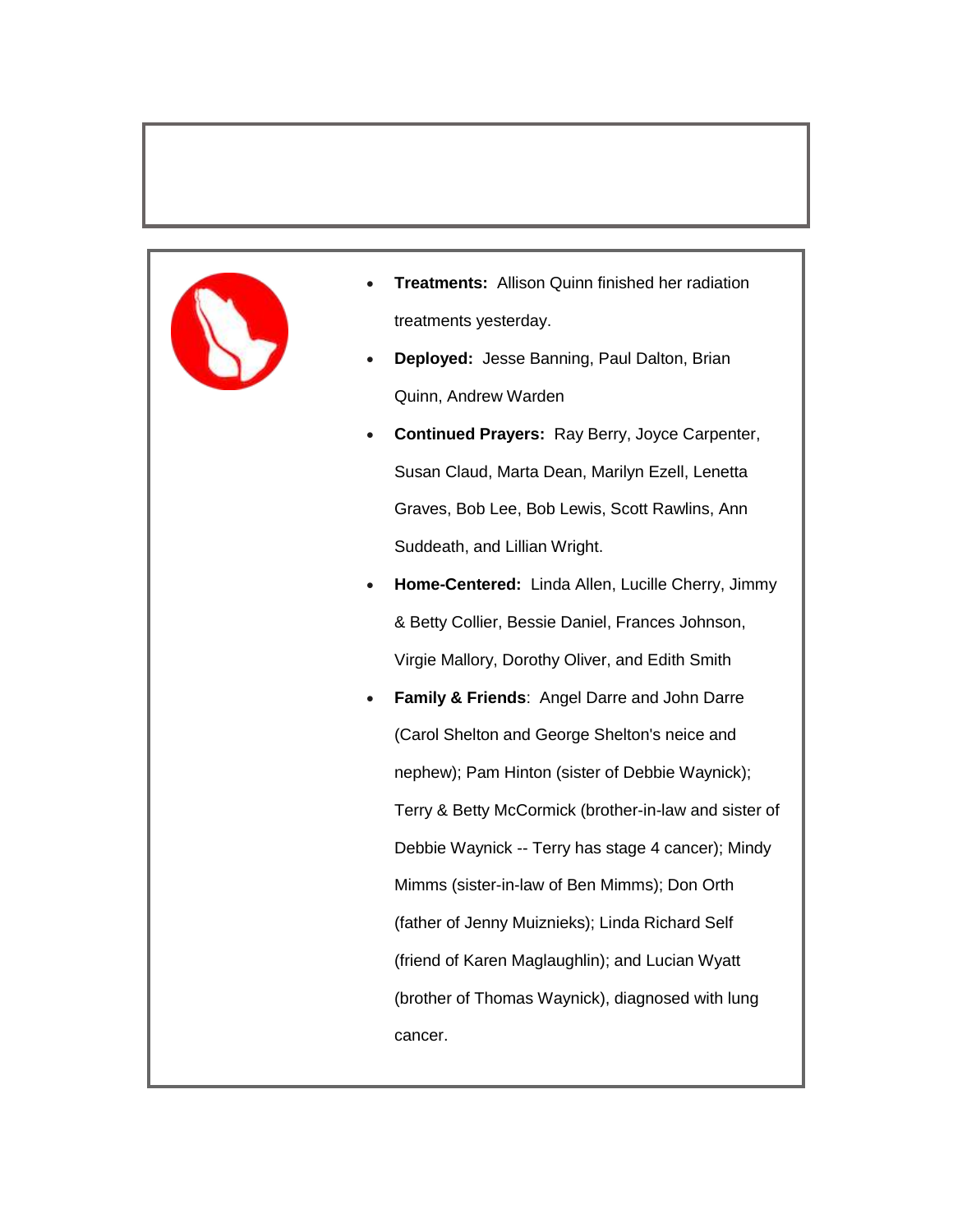- **Arcadia Senior Living:** Sylvia Perry, Room 101 (175 Chesapeake Lane, Clarksville, 37040), Lovetta Wright (Room 332)
- **Brookdale Senior Living:** Jo Rhoads, Room 509 (2183 Memorial Dr., 37043)
- **Clarksville Nursing & Rehab:** Jane Chitwood, Room 605 (900 Professional Park Dr., 37040)
- **Jubilee House:** John Harrison, Room 114, (475 Bellamy Lane, 37043)
- **Uffelman:** Tammy Roe, Apt. 302: (215 Uffelman Dr., 37043)
- **Walking Horse:** Anita Cooper, Room 125 (207 Uffelman Dr., 37043)

# **News From The WELL**

#### **Items you can help replenish:**

- **Clothing Items:** (in great condition) Spring and summer clothes. New or gently used clothing. No holes, stains, or odors. **Please make sure zippers and buttons work. Items need to be stain-free and hole/rip-free.**
- **Food Item:** None at this time.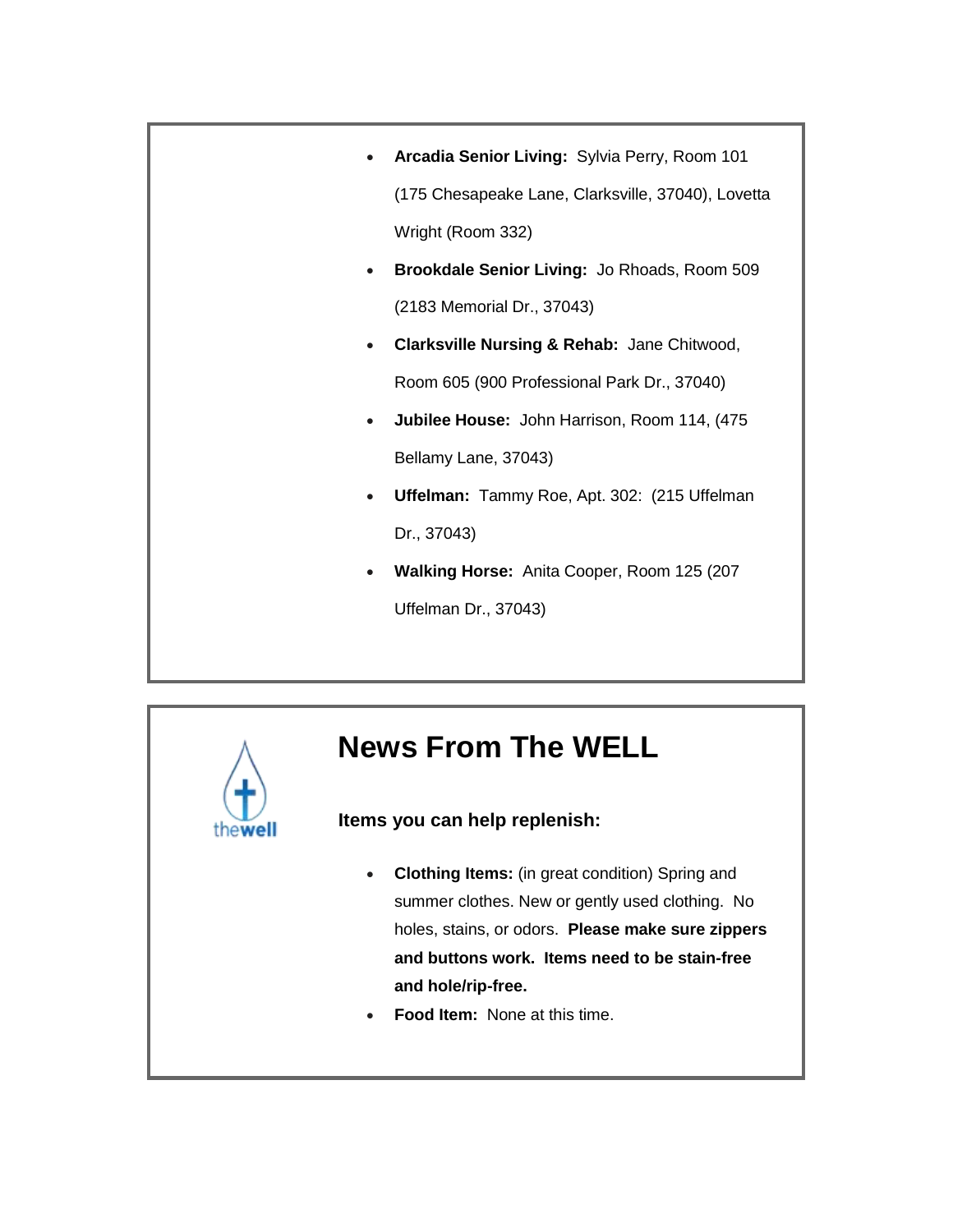

#### **Well Contact Information:**

931-802-2889 TheWell@TrentonCrossingChurch.com



## **Youth Group News**

**Sunday Morning 9:00am** Middle School Class (6th-8th) High School Class (9th-12th)

**Sunday Nights 5pm** Muiznieks home - 3006 Edgemont Dr. This is an Intergenerational Life Group that welcomes all ages and includes the Youth Group.

> **Wednesday Nights 6:30pm** Middle School